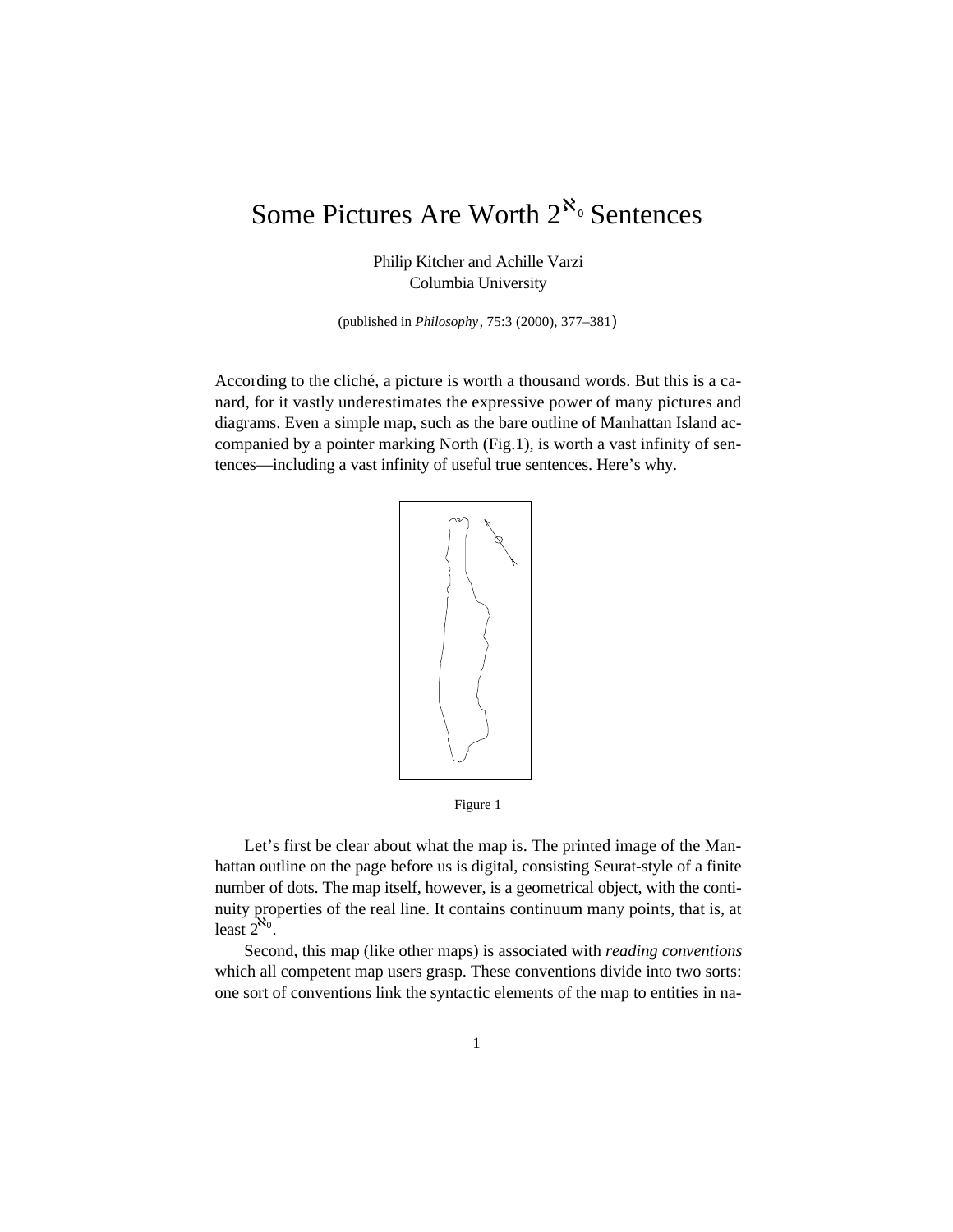ture; the other sort tell us how to connect the properties of the visual display with properties of those entities. Thus, the map has a certain syntax and the reading conventions fix its semantics.

By way of illustration, consider a map of the world in which political territories are indicated by colored regions. Such regions are syntactic elements of the map, they stand for entities in the world (convention #1). Their colors are properties of the visual display, and the relevant reading convention is that differently colored regions correspond to territories with different political administrations (convention #2). This is, literally, a denotation assignment of the sort that is involved whenever syntactic elements are interpreted. The second convention also decrees that other properties of the visual display are projected to the corresponding territories. For example, if two regions overlap, so do the corresponding territories; if one region is next to another, then the corresponding territories are adjacent; if one region is bigger than another, so are the corresponding territories. Not all properties of regions, however, must be so projected. On old-fashioned maps, the British Commonwealth (or, in earlier days, the British Empire) was colored pink; but only an incompetent map reader would draw the conclusion that certain parts of the world, including Nigeria and the Indian sub-continent, were uniformly pink.

As a second example, consider the familiar map of the London Underground. The reading conventions for this map link various dots to stations (Charing Cross, Oxford Circus, and so forth) and various lines on the map to railway lines. These are conventions of the first sort. In addition, a competent map user knows that if two dots on the map are connected by a line, then the stations denoted are connected by a railway line, and the number of intermediate stations is exactly the number of intermediate dots. These are reading conventions of the second sort. But, as with the pink Commonwealth, there are certain things we shouldn't infer: the fact that the dot standing for Notting Hill Gate is left of one standing for Marble Arch doesn't entitle us to conclude that the former station is exactly due West of the latter. (Here, there's an important contrast with the standard map of the Paris Métro.) In short, the map preserves the topology of the London Underground but not other geometrical properties.

Back to the outline map of Manhattan. What are the reading conventions for it? First, we have to decide on the syntactic elements. To this end, let a *division* be any partition of the geometrical line into connected intervals. Then we take as syntactic elements the elements of any division. Since the set of connected intervals of the real line has cardinality 2 $^{\circ}$ , it follows that there are that many syntactic elements.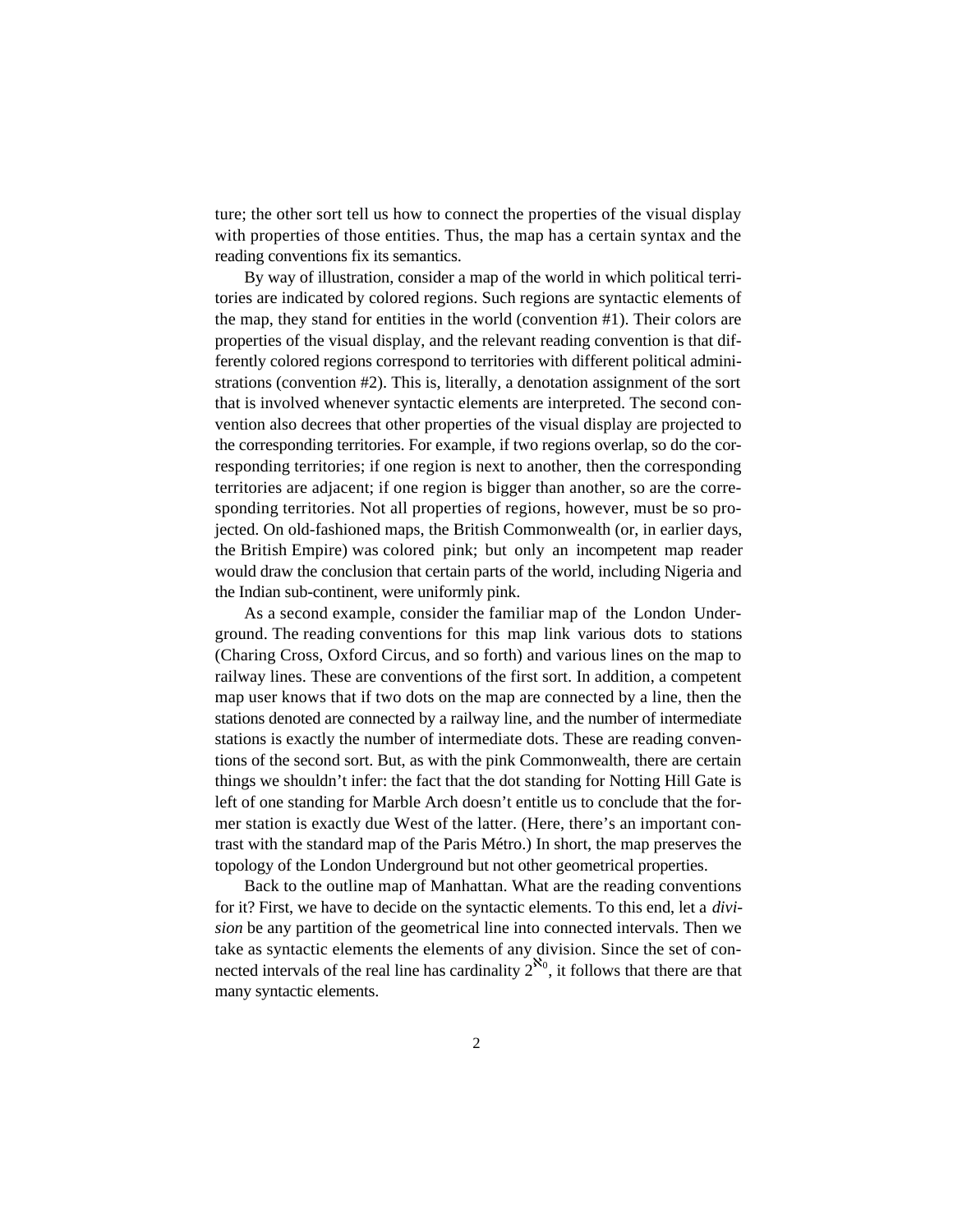Next we must say what these syntactic elements denote (reading convention #1). The general answer is obvious: each element corresponds to a particular piece of Manhattan's shoreline, a boundary in the physical world, if you like. Which boundary goes with which element? That's a tricky matter. There is a vagueness problem and there is a granularity problem. Maybe there's a consensus among cartographers about just which bit of nature counts as the shoreline, and which bit of shoreline corresponds to which element. If so, then there's unique denotation. But maybe there are alternative ways to pick out the shoreline, or to decide just where an interval of the outline on the map starts on it. If so, then we'll do best to think in terms of indeterminate reference: there is no unique way of interpreting the map. These problems are not peculiar to maps, however: they arise naturally also with regard to the semantics of ordinary linguistic expressions, such as 'the shoreline of Manhattan' or 'the area where Martha lives'. We need not concern ourselves with such general problems here, so we'll simplify by supposing uniqueness.<sup>1</sup>

Finally, we must specify how to project the geometrical properties of the display onto the world (reading convention #2). In the case we've chosen, this is more straightforward than in our illustrative examples. If a syntactic element has a particular curvature property, then the corresponding bit of shoreline must also have that curvature property, assuming the map is accurate. If the line joining the midpoints of two syntactic elements is at an angle to the North-South axis, then the relative direction of two corresponding points on the shoreline has to be from due North: so at least the map tells us. There is much more to it than just topology.

It should now be clear why the map is worth 2 $<sup>0</sup>$  sentences. Our point is</sup> not that a picture is worth so much because it is not a linguistic entity but rather because a map says a lot of things at once. For there are at least 2 $<sup>0</sup>$  syntactic</sup> elements, so obviously there are at least 2<sup> $0$ </sup> sentences. These include 2<sup> $0$ </sup> logically true sentences of the form  $x = x$ , which do not correspond to any specific content of the map (albeit they are, in a sense, part of what the map says). But there are also 2 $<sup>0</sup>$  true sentences which are peculiar to this map, and whose truth</sup> is not a matter of logic. For there are at least 2 $<sup>0</sup>$  geometric properties and rela-</sup> tions that we can project from the geometrical configuration with respect to each of them (each pair of them, each triple of them, and so forth). Each such projec-

l

 $<sup>1</sup>$  On the link between linguistic vagueness and geographic ontology see e.g. P. A. Bur-</sup> rough and A. U. Frank (eds.), *Geographic Objects with Indeterminate Boundaries*, London: Taylor & Francis, 1996.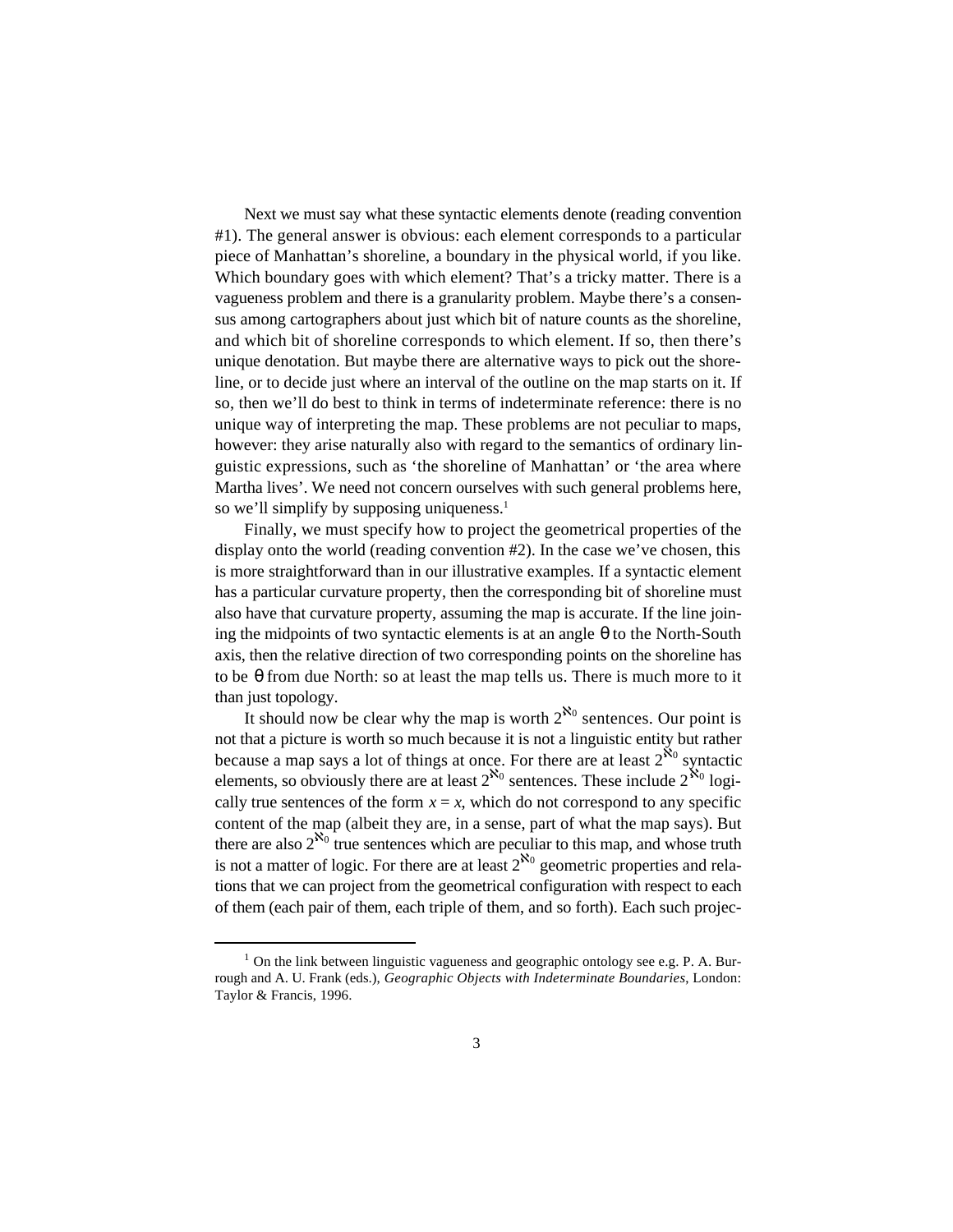tion yields an interpreted sentence, and virtually all of these sentences are false. (Sad to say, even given the most careful surveying, we can't expect the cartographer to have the angles exactly right.) But some of these sentences—in fact as many as  $2^{-0}$ —are true; and among these are the ones that are most useful to us. Let's see why.

Take any two relatively small syntactic elements, say the closed intervals [*a*, *b*] and [*c*, *d*] (Fig. 2). Consider all the lines joining any point in one to any point in the other. These will form a band. Let the extremal angles to the North-South axis be – and + respectively (Fig. 3). Consider now all statements of the form " $P_1$  is within of East of North with respect to  $P_2$ ", where the  $P_i$  are the referents of the syntactic elements chosen. These statements are a pedantic way of putting what we expect the map to tell us, to wit that one place on the shoreline is, within a certain limit of error, in a particular compass direction from another specified place. If the syntactic elements are small, then will be small, and, if the map meets ordinary standards of accuracy, all lines within the band will fall within an interval of width around the direction marked out by . So the map will yield lots of true *error-explicit direction statements*. How many? 2<sup>o</sup> of course. For there are at least that many pairs of small intervals along the coastline. So the map includes 2 $<sup>0</sup>$  true sentences of this sort, among which is</sup> the (large finite) number we may be interested in.